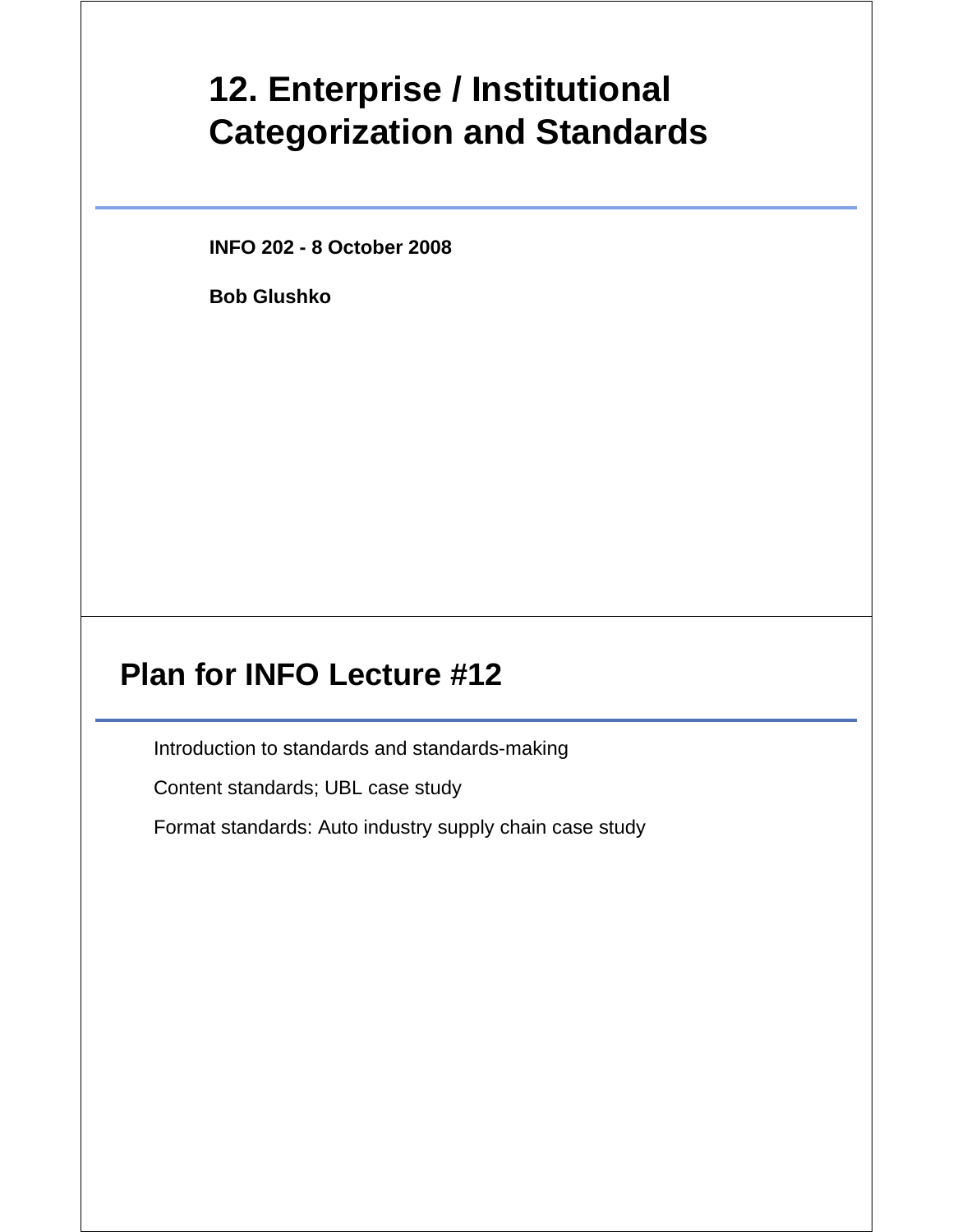## **What is a Standard?**

"A prescribed set of rules, conditions, or requirements concerning definitions of terms; classification of components; specification of materials, performance, or operations; delineation of procedures; or measurement of quantity and quality in describing materials, products, systems, services, or practices" (NIST)

"A freely implementable specification developed by consensus among the important stakeholders in some domain, working in a framework that encourages open participation provided by an organization chartered to create standards" Glushko CNET Interview

Standards define institutional categories:

(legal / correct / compatible / safe / etc) VS (illegal / incorrect / incompatible / unsafe  $/$  etc.)

## **What Is a Standard? [2]**

Many standards define technical specifications and procedures to ensure a "common design" or "interoperability" for some product or process

"Common design" or "interoperability" aren't always clearly defined, but what they mean in practice is that two different companies or vendors could each implement the specifications or follow the procedures and produce equivalent results

Standards are especially important in industries or markets that have significant "network effects"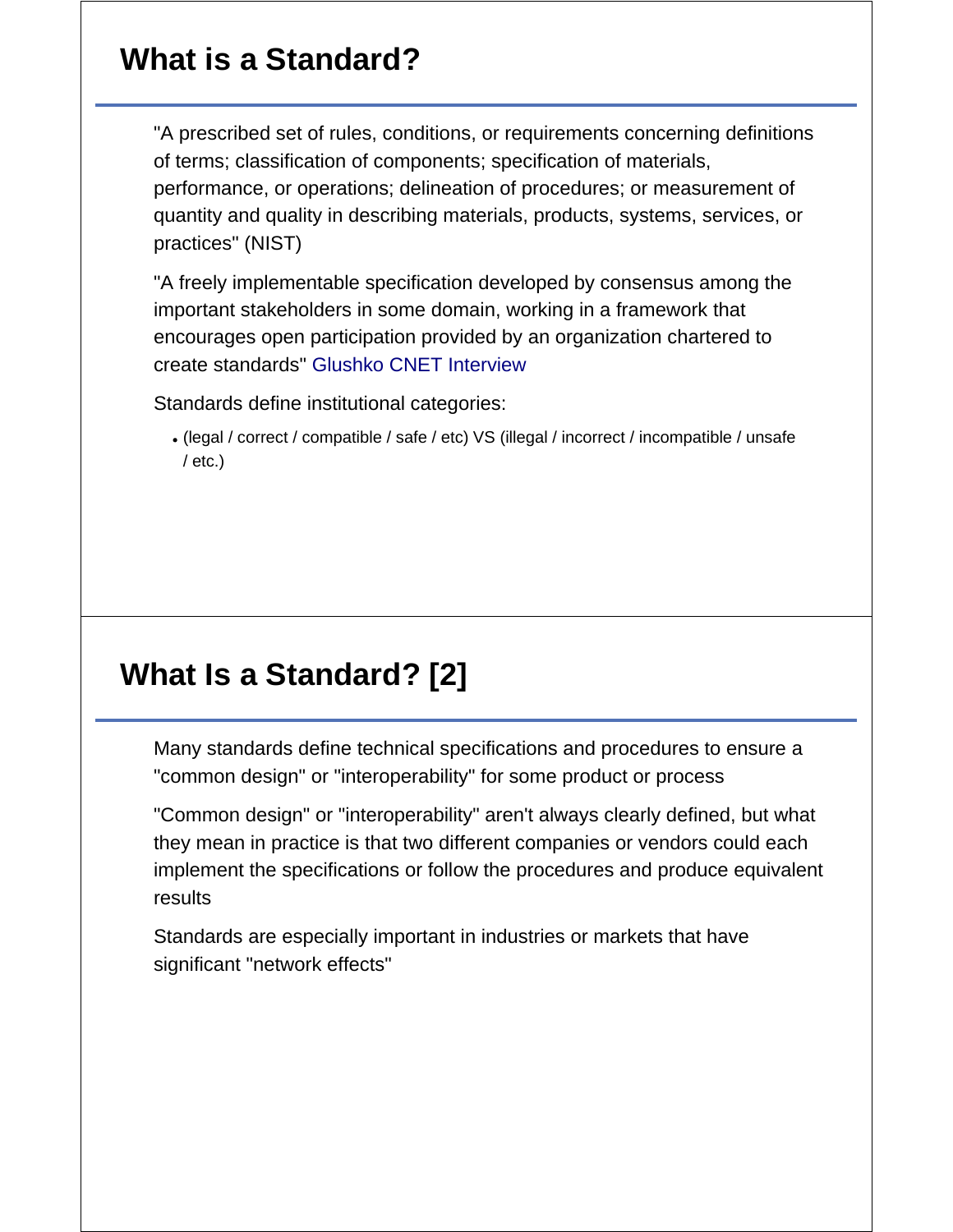## **Standards and Metcalfe's Law**

The value of a standard often depends on how many people (or computers) conform to it

How do you encourage and enable others to conform to a standard?

- Standardization Approach 1: "Follow MY specifications or I won't do business with you"
- Standardization Approach 2: "Excuse me, here's my specifications, would you like to do business with me?"

## **Who Sets Standards?**

Some technical standards are set by governments in order to protect the public interest

Other standards are set by organizations created precisely for the purpose of setting standards

Other standards are set by groups of companies who may or may not establish an ongoing organization and governance procedures to maintain and extend a standards "family" around the initial standard

Other "standards" begin as proprietary vendor specifications that will become "de facto" standards if they are widely adopted and achieve market dominance

Often "de facto" standards are submitted to a standards organization with the goal of "rubber stamping" them as "de jure" ones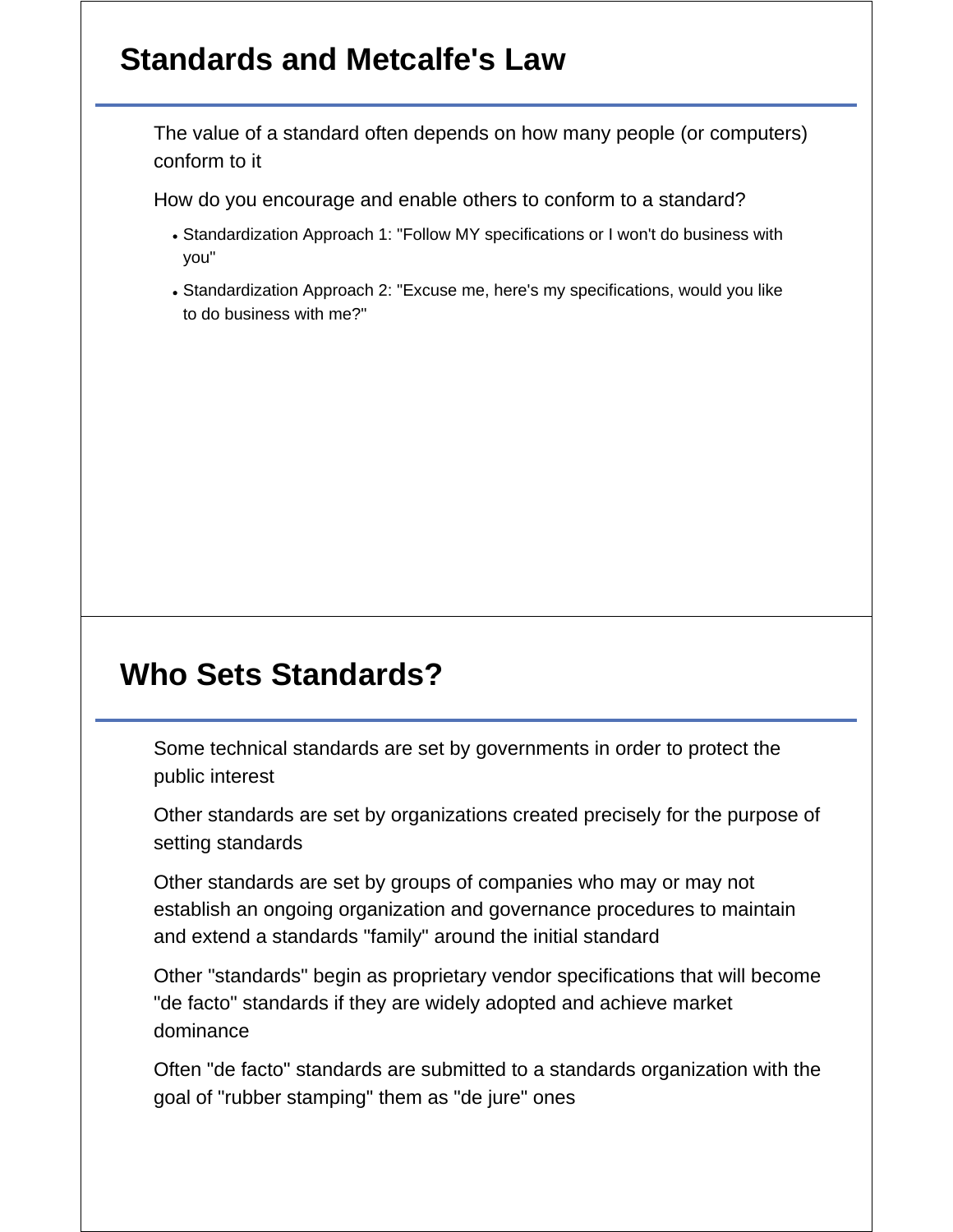# **Comparing "Standards" Organizations**

"Standards" organizations differ in how they "lump and split" the technical problems and solutions in a domain (and whether their focus is "horizontal" or "vertical")

They typically portray themselves at the center of the universe

They have different membership rules, governance procedures, and standards-development methods

They have allegiances, interlocking standards or rivalries with other standards organizations

A small number of large companies participates in almost every e-business and information systems standard organization

## **Using Standards in Your Information Organization Efforts**

You may be required by the government or by your customers to conform to some standards for information organization

But to the extent that standards embody best practices, it is a good idea to follow them anyway

Nevertheless, this "motherhood advice" is made challenging to follow by the proliferation of standards, their sometimes competitive and sometimes complementary character, the variety of processes by which they are created, and their different likelihood of adoption (or survival)

Pay attention to the role of standards in the business models of the companies that advocate them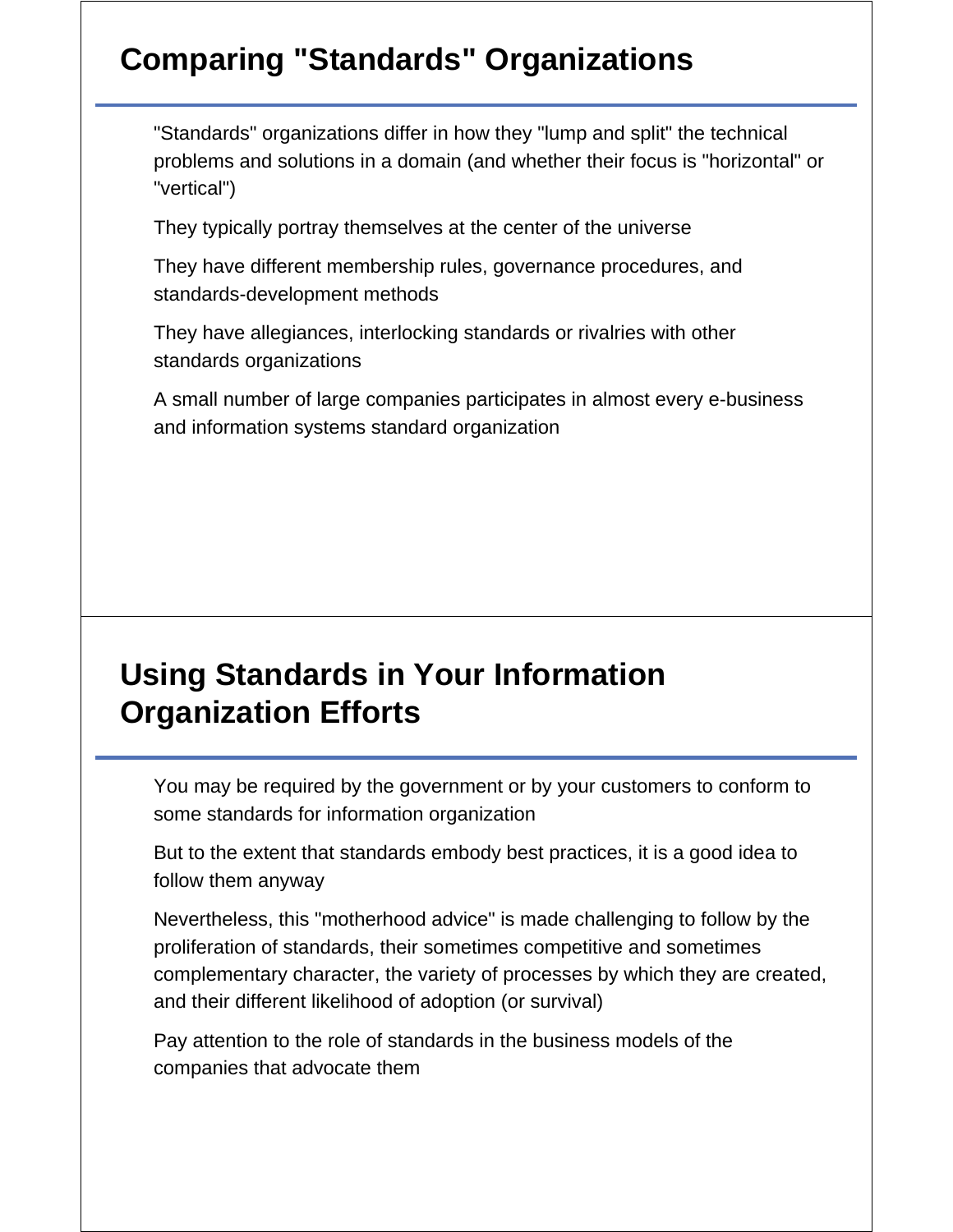## **MITRE Reference Model for Comparing Standards: Data Objects**

What is the semantic granularity of the concepts being standardized?

Is there also a standard for how the concepts are encoding in some syntactic or physical representation?

Does the standard also specify "instance sets" or possible values for each data element concept?

## **MITRE Reference Model for Comparing Standards: Structures**

In addition to standards for data objects, are there standards for schemas or "document architectures" that structurally organize them?

Are there standards for the instances or interchange formats used by publishers/producers or expected by subscribers/consumers?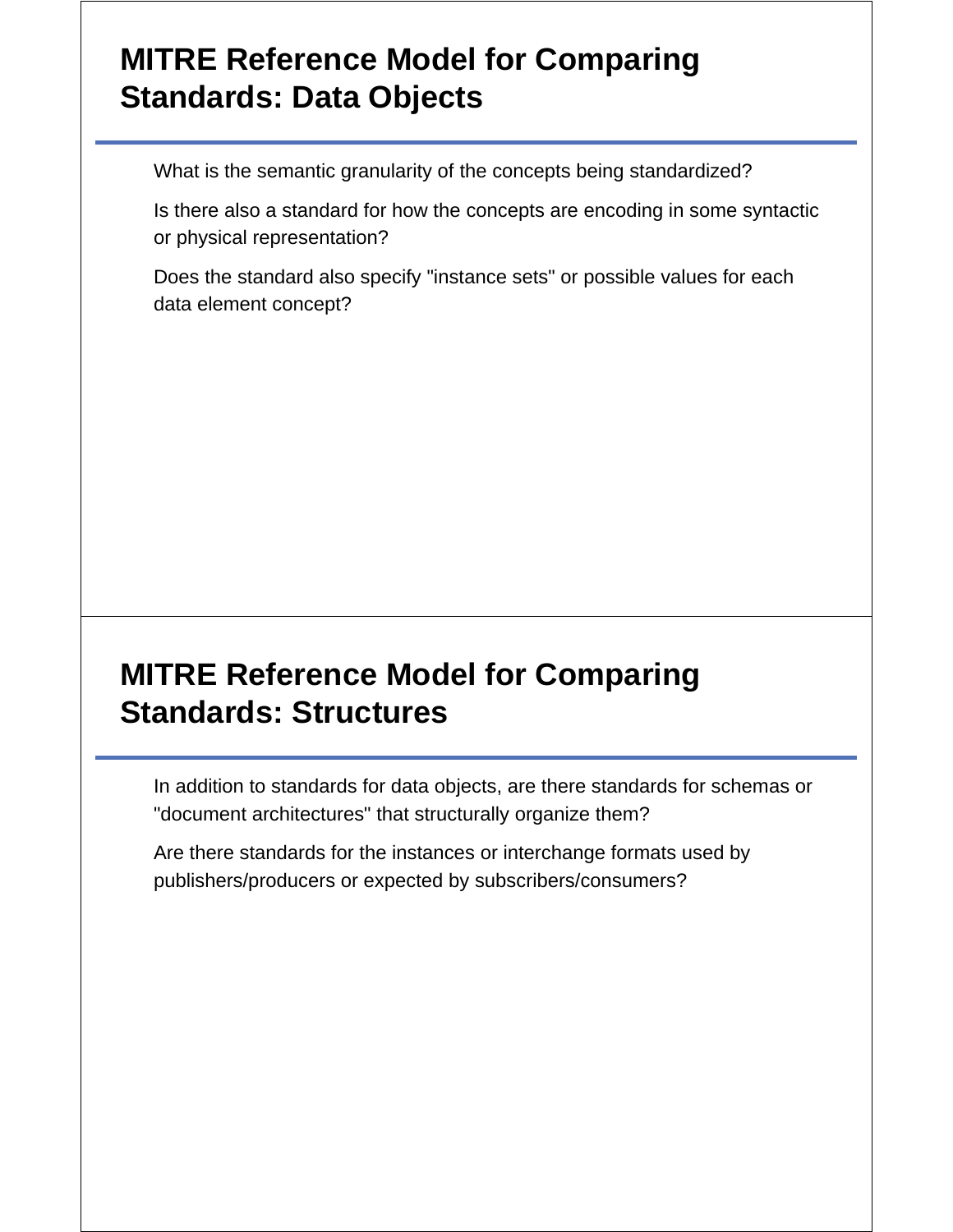## **MITRE Reference Model for Comparing Standards: Community Characteristics**

Is there a primary stakeholder with decision making authority, or is authority distributed?

What are participants' obligations to support the standard?

Do the participants already share an understand of the domain to be standardized?

## **Lessons From Standards Making: The "Person-Concept" Tradeoff**

Semantic agreement comes at a cost driven by the number of people who require a shared understanding, and by the number of concepts they must all understand

So a small set of people can agree on a complex standard, or a large set of people can agree on a simple one

Especially when participants are just trying to agree on how to describe pre-existing shared concepts rather than having to define them first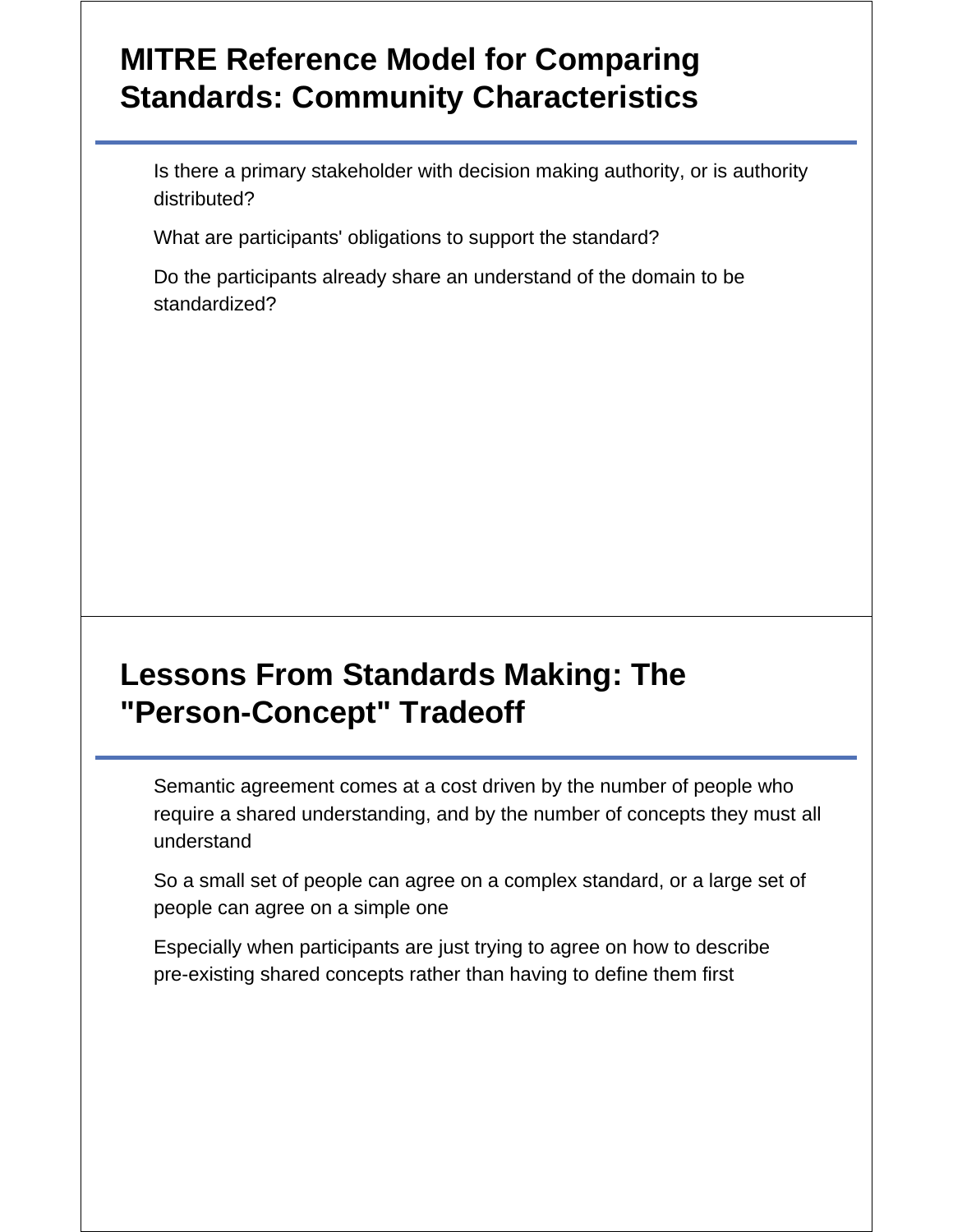### **Lessons from Standards Making: Enterprise Data Standards**

Standards-making can be successful when a "single authority exercises effective control over the system requirements, funding, the developers, and the users"

But a very large enterprise cannot hope to construct a single data model (or even a single-set of universally understood concept definitions) for all the data it requires

## **Lessons from Standards Making: Incentives and Disincentives**

Approaches that require perfect coordination and altruism are of no practical interest

Disincentives to agree on semantics arise if agreement means that someone has to change an implementation and pay the cost of doing so

Model-driven development tools that generate needed software artifacts (e.g., system and user interfaces) from specifications can encourage standards adoption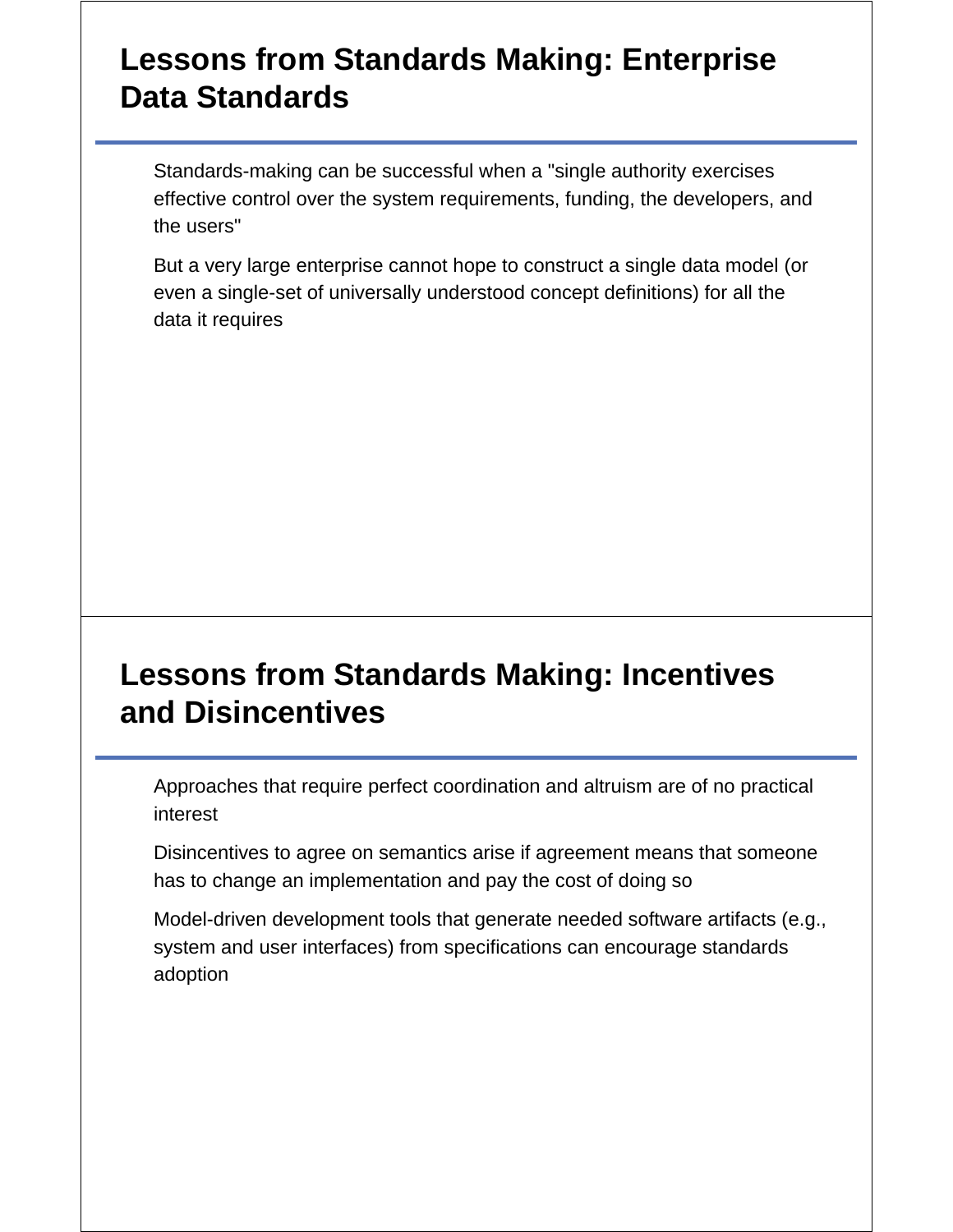#### **Lessons from Standards Making: "Communities of Interest"**

Standards making is best organized around naturally formed communities of interest rather than "org chart" organizations

Different types of communities might be needed to develop, deploy, and maintain a standard

## **Vertical and Horizontal Content Vocabularies**

Vertical:

- Particular industry or vertical market
- Detailed product semantics
- Specialized process semantics
- Sometimes called "domain-specific" languages

#### **Horizontal**

Concepts that are common to all (or a large number of) vocabularies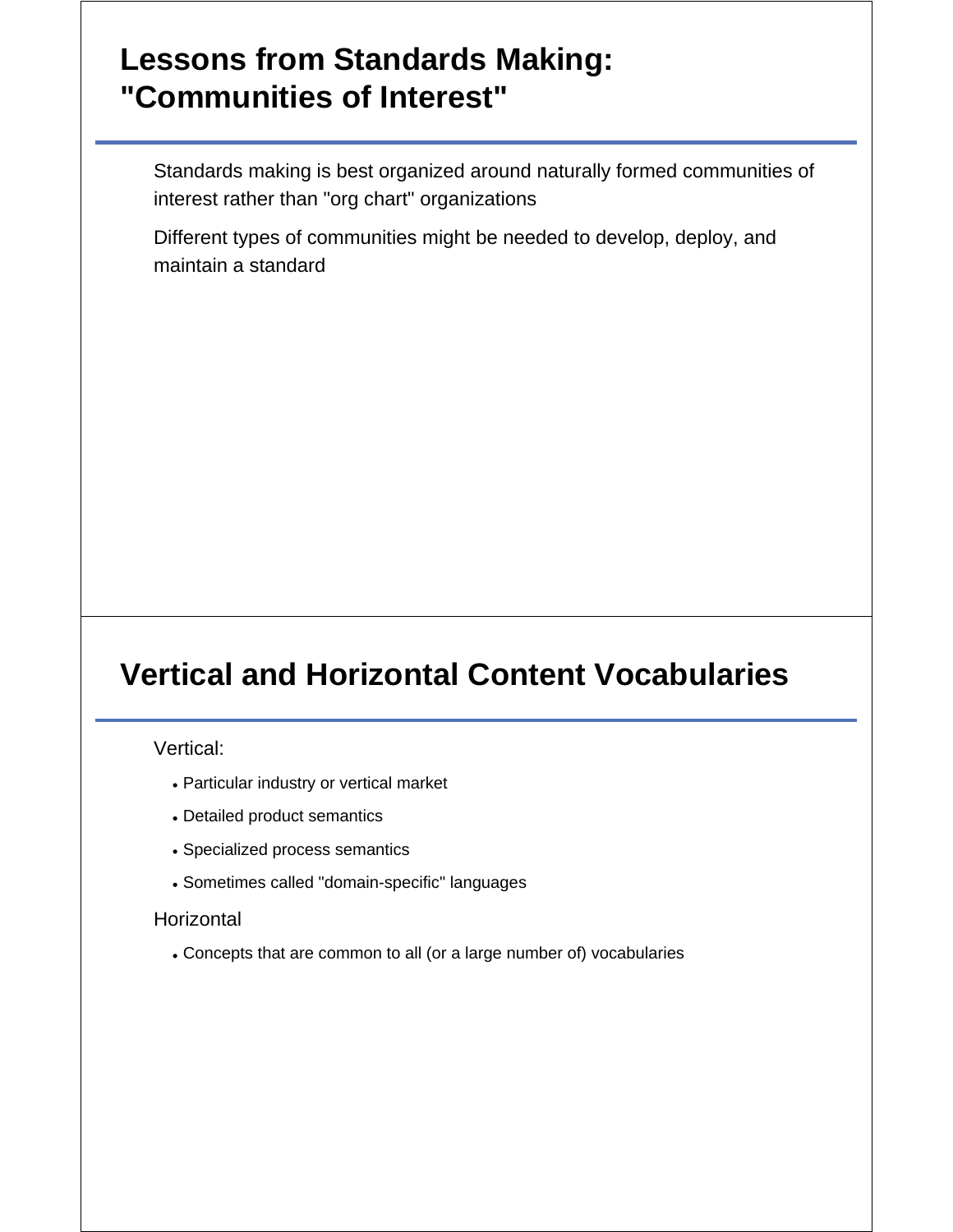## **Vertical Vocabularies and EDI**

Scores of economically important vertical vocabularies were developed in the 1970s and 1980s using the Electronic Data Interchange syntax and standards processes

These are still in wide use in supply chains in consumer packaged goods (e.g., WalMart's turf) and other industries

The semantic understanding encoded in EDI message standards is a large investment not easily discarded

But XML, web services, and other new concepts and technologies are generally used for new applications of electronic documents

## **EDIFACT Message Fragment**

20000305:102'DTM+158:20000305:102'DTM+159:20000722:102'NAD+SU+9876543 [NY'NAD+MI+88835::92'GIS+37'NAD+ST+72681::92'LIN+++93235494:IN'PIA+1+0 04'RFF+ON:XXX00004'QTY+79:6660:EA'DTM+51:19991225:102'DTM+52:20000304 91225:102'DTM+11:20000302:102'SCC+1++W:16'QTY+1:960:EA'DTM+158:200003 20000313:102'sCC+4++W:16'oTY+1:900:EA'DTM+158:20000320:102'OTY+1:900: :1080: EA'DTM+158:20000403:102'QTY+1:1080: EA'DTM+158:20000410:102'QTY+ "QTY+1:630:EA'DTM+158:20000424:102'QTY+1:990:EA'DTM+158:20000501:102' :102'QTY+1:810:EA'DTM+158:20000515:102'QTY+1:810:EA'DTM+158:20000522: 0529:102'QTY+1:810:EA'DTM+158:20000605:102'QTY+1:630:EA'DTM+158:20000 20000619:102'QTY+1:810:EA'DTM+158:20000626:102'QTY+1:810:EA'DTM+158:2 158:20000710:102'0TY+1:766:EA'DTM+158:20000717:102'SCC+2'0TY+3:12610: :20000416:102'SCC+3'OTY+3:17485:EA'DTM+51:19991225:102'DTM+52:2000052 0:EA'UNT+73+770001'UNZ+1+77'UNB+UNOA:2+BFT:2Z+CAI:2Z+000305:2338+78++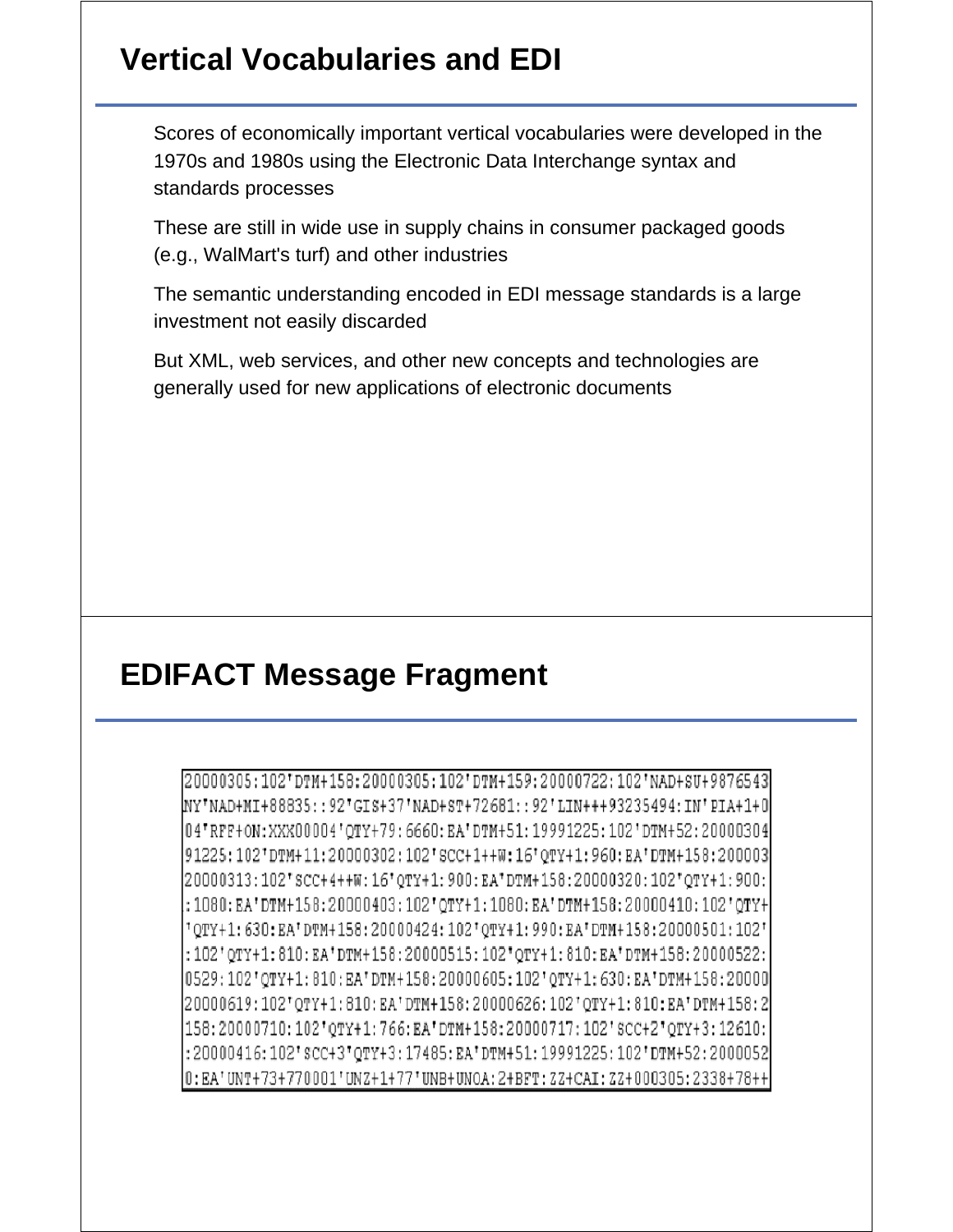# **Why You'd Encode A New Vocabulary in XML and Not EDI**

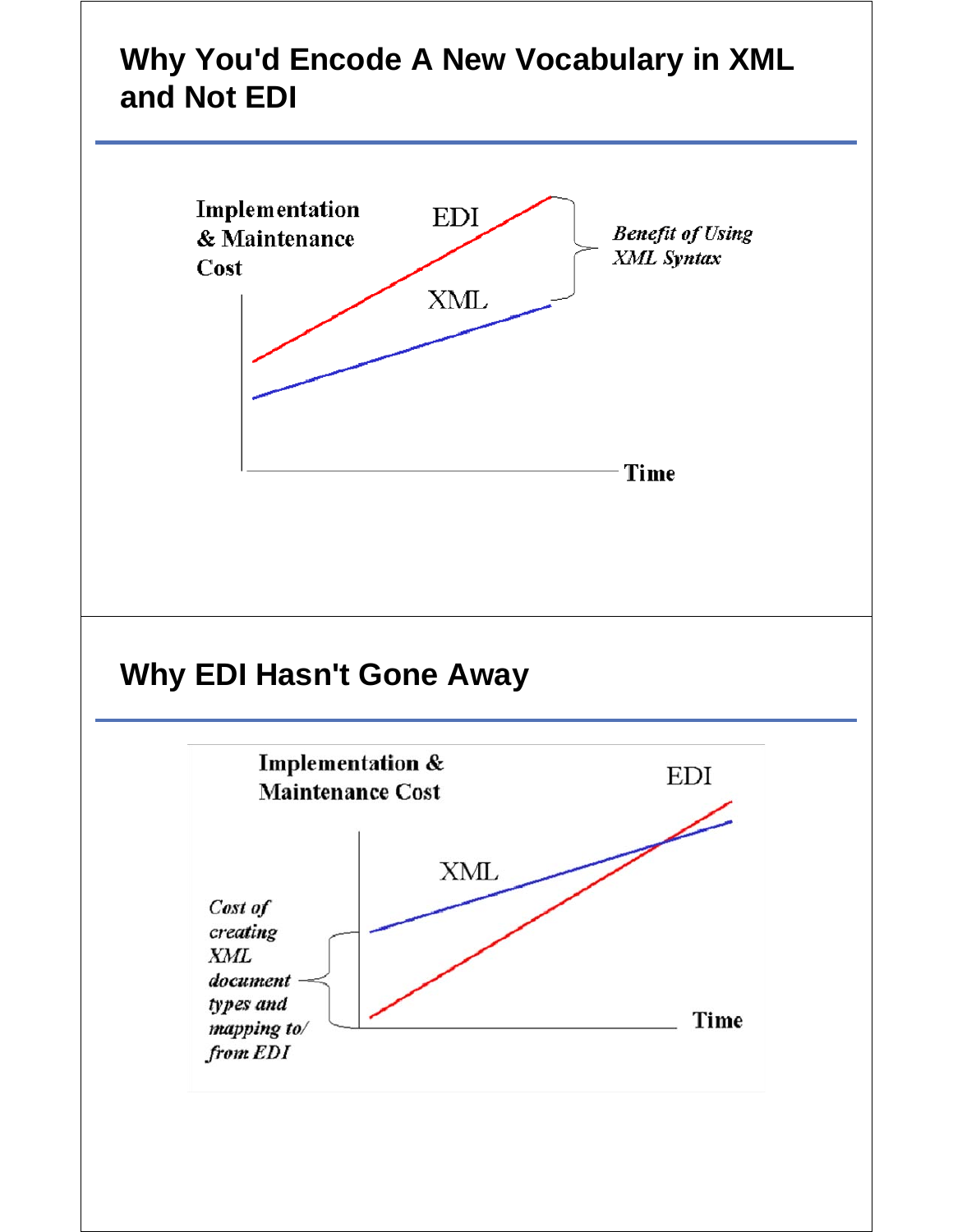# **Why Semantic Interoperability Problems Are Often Inevitable with Vertical Standards**

Each new vocabulary for a particular industry is a step forward for that community, but proliferates definitions of information models that are common to many of them

Since the distinctive or specialized parts of each vocabulary are the industry-specific "vertical" parts, a lot of attention gets paid to them

In contrast, relatively less effort is given to the "horizontal" parts that seem more familiar or understandable

Nevertheless, any large company – even highly verticalized ones – engages in diverse business activities that require it to understand multiple vocabularies at different times

## **Vertical & Horizontal Vocabularies Coexist**

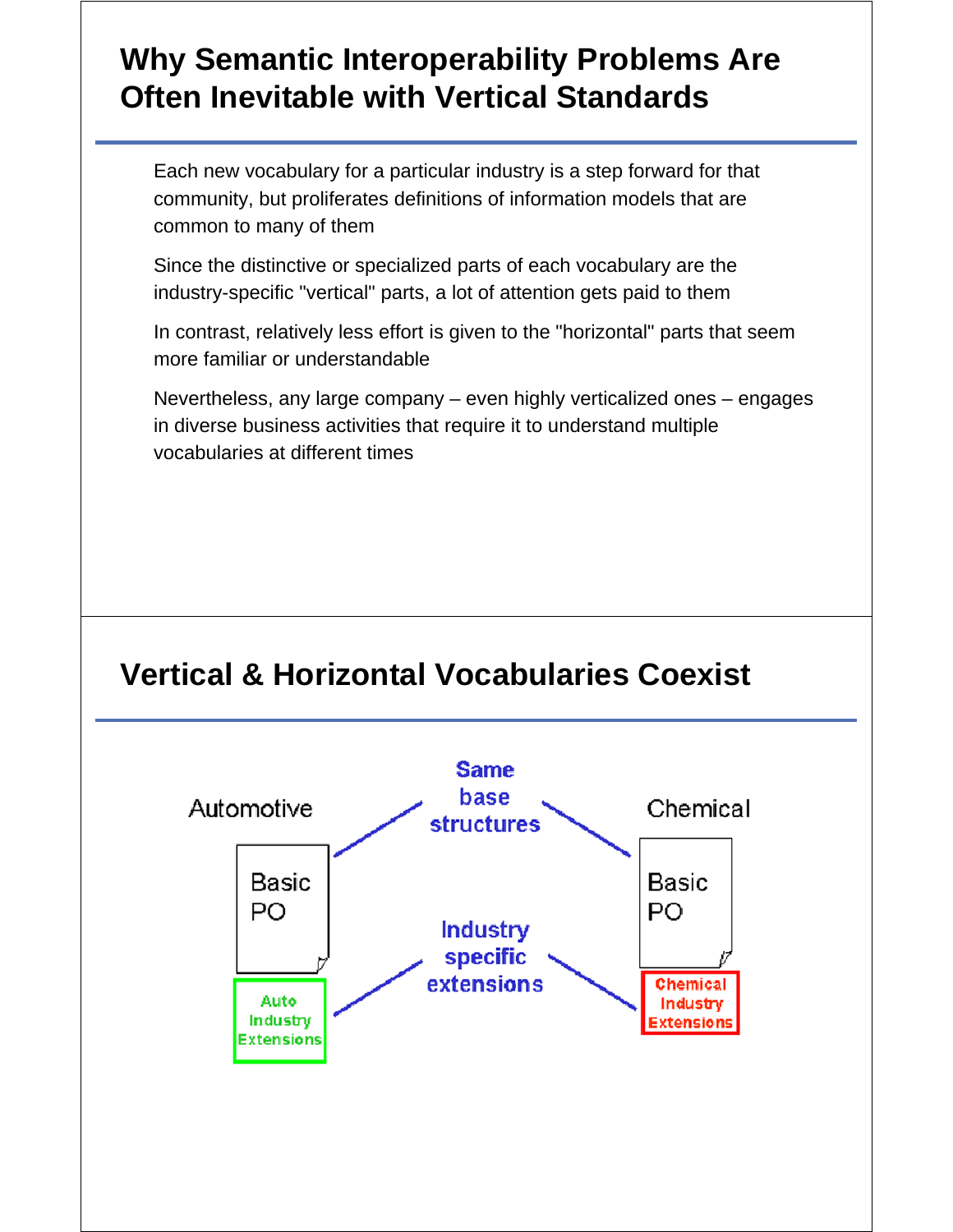# **The Quest for "Core Components"**

Horizontal vocabularies would be extremely useful as building blocks for vertical ones because their interoperable semantics would be the "glue" in "hub languages"

But these "core components" are hard to define because they never occur by themselves; they are always "wrapped" in some vertical context

Furthermore, because vertical vocabularies that need to interoperate exist in different syntaxes (XML, X12 EDI, EDIFACT), many people argue that core components must be maintained in a conceptual format

This philosophy imposes additional requirements to standardize "how context is applied" and the "naming and design rules" for encoding in the target syntax

## **An Interchange or Hub Language**

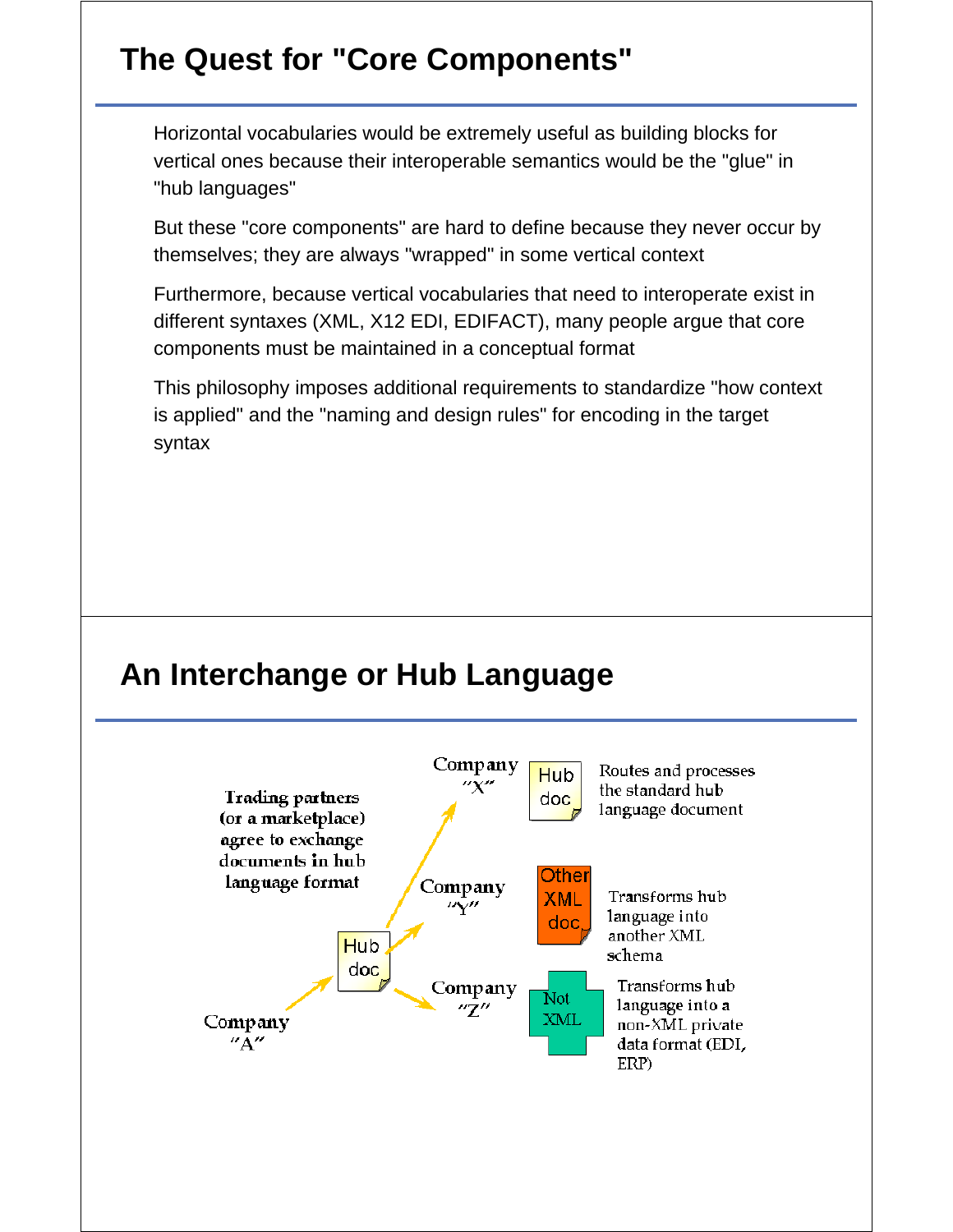# **The Need for a "Universal Business Language"**

Too many redundant and incompatible document models of common business documents like catalogs, orders and invoices

Too many redundant adapters and gateways to enable trading relationships across domain boundaries

# **UBL**

31 document types built with a common architecture/metamodel needed for supply chains (European) and International Trade (Asia and US)

These document types use a library of XML schemas for reusable aggregate data components such as "Address," "Item," and "Payment"

The library is a standard implementation of the ebXML/CEFACT "core components" types ("Amount," "Code," DateTime," etc.

An OASIS standard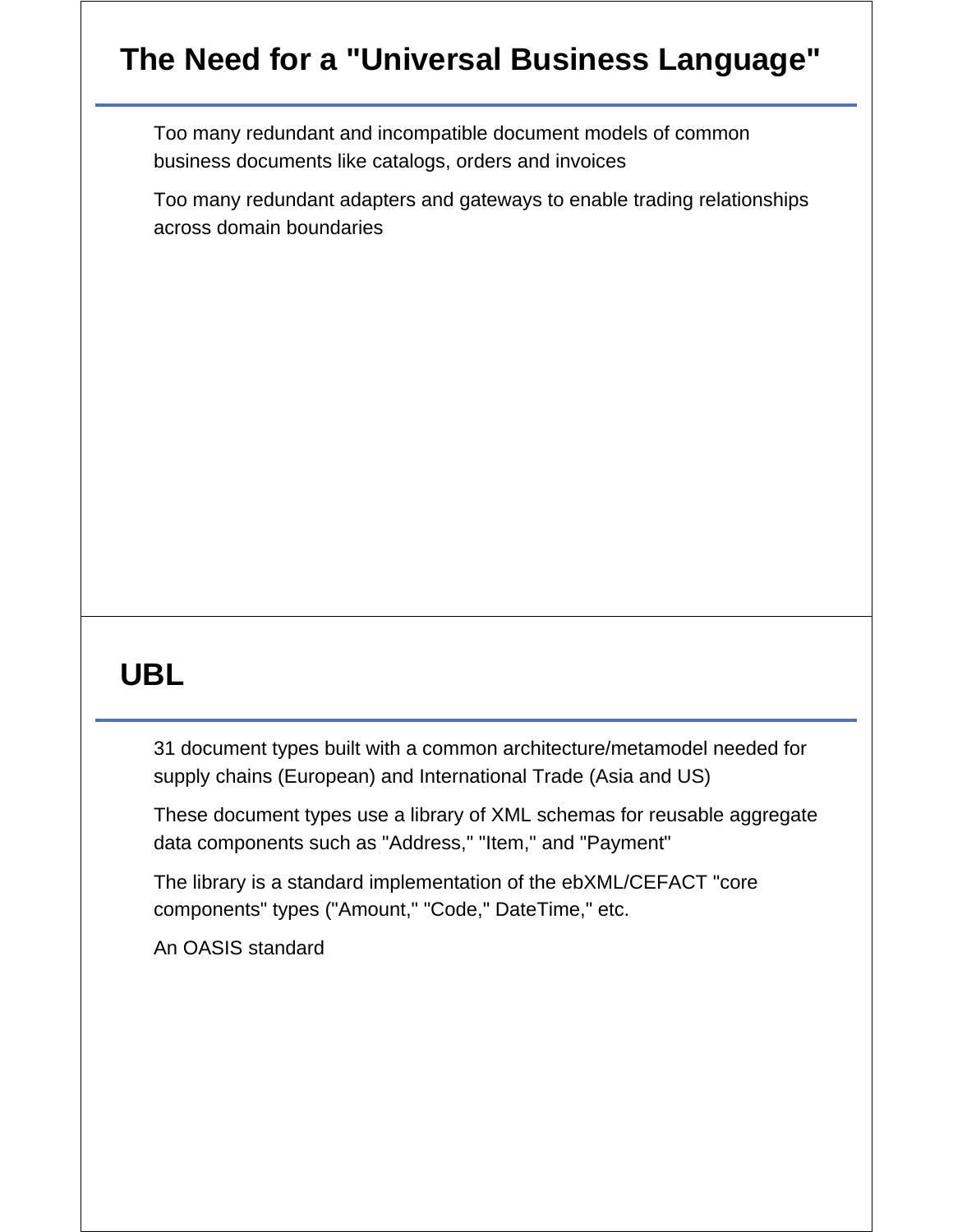# **The Road to UBL**

(early 1990s) - Ad hoc efforts in EDIFACT to "harmonize" core components across verticals

1997- XML Common Business Library

is 1st XML horizontal vocabulary, incorporated EDIFACT semantics and code lists

1999 - ebxml initiative of EDIFACT and OASIS to develop syntax-neutral "core components"

2001 - Universal Business Language effort begins, building on xCBL and ebXML Core Components

## **UBL's Complex Ancestry**

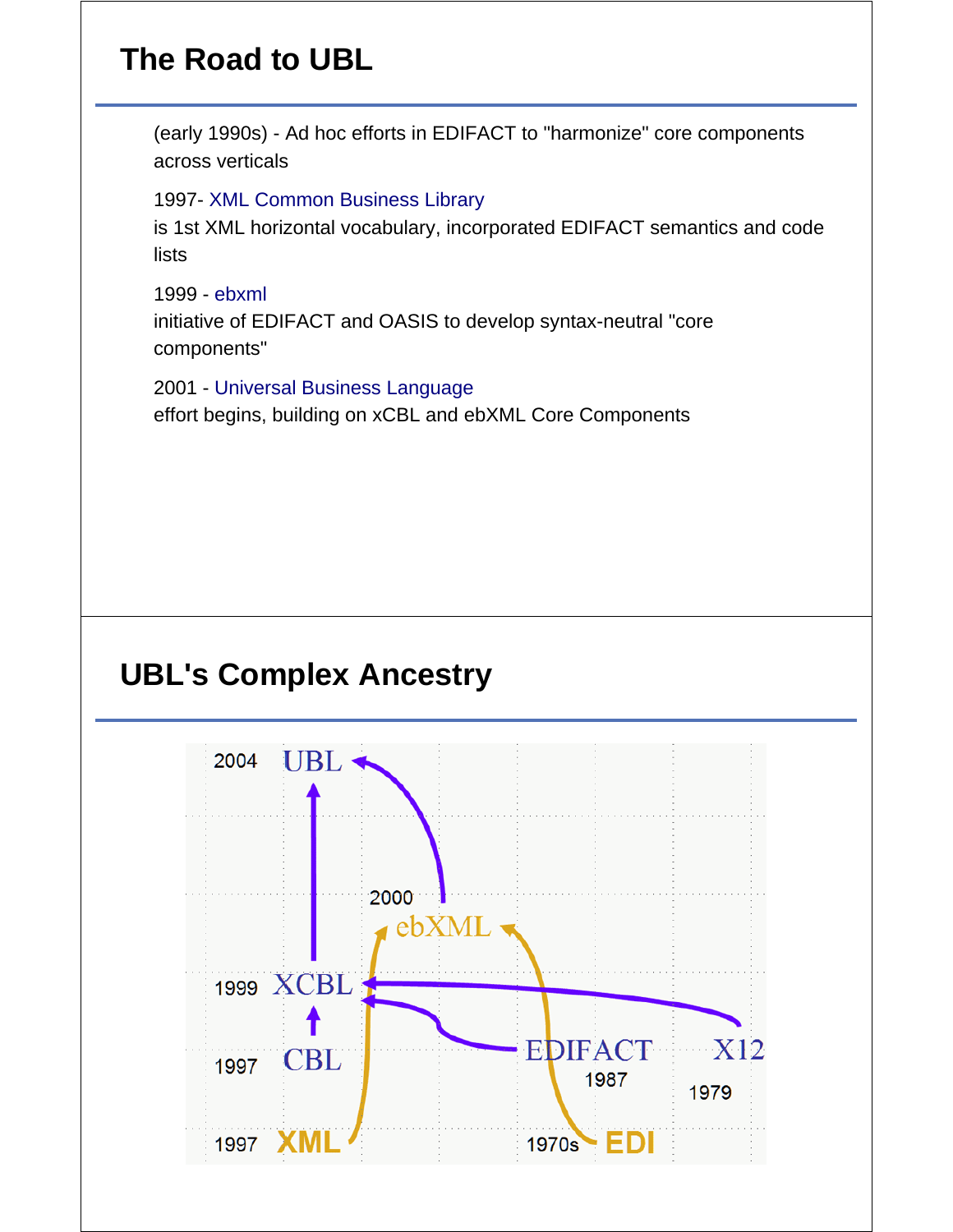# **UBL 1.0 Document / Process Scope**

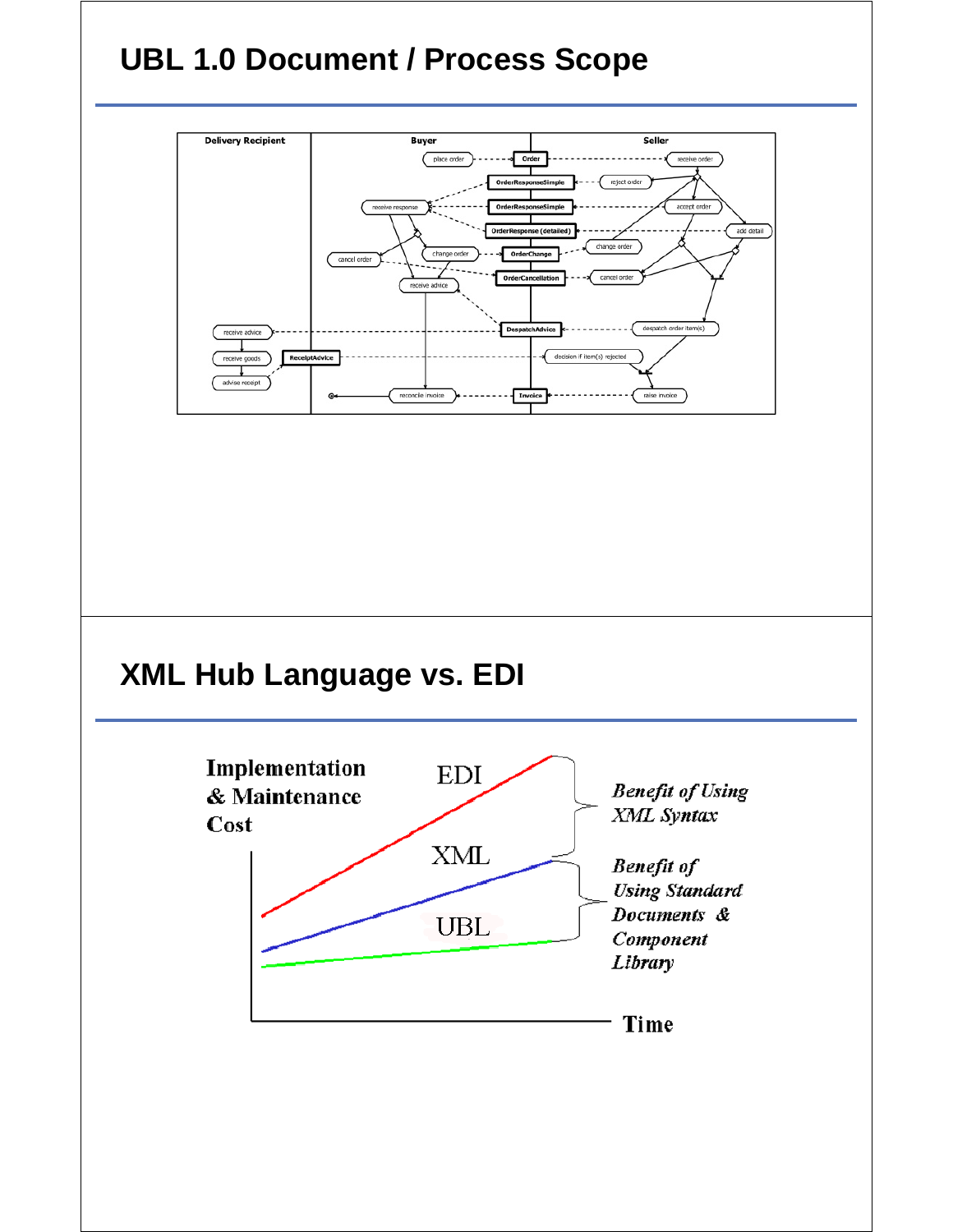# **XML Hub Language Payoff**



# **Mapping in and out of Hub Language**

If all parties/applications/services rely on a hub language for their external interfaces, an exponential interoperability challenge becomes a linear one

#### *Mapping*

tools for transforming instances from an internal information model to another one are ubiquitous as standalone tools and as parts of application servers

#### EXAMPLE: Altova MapForce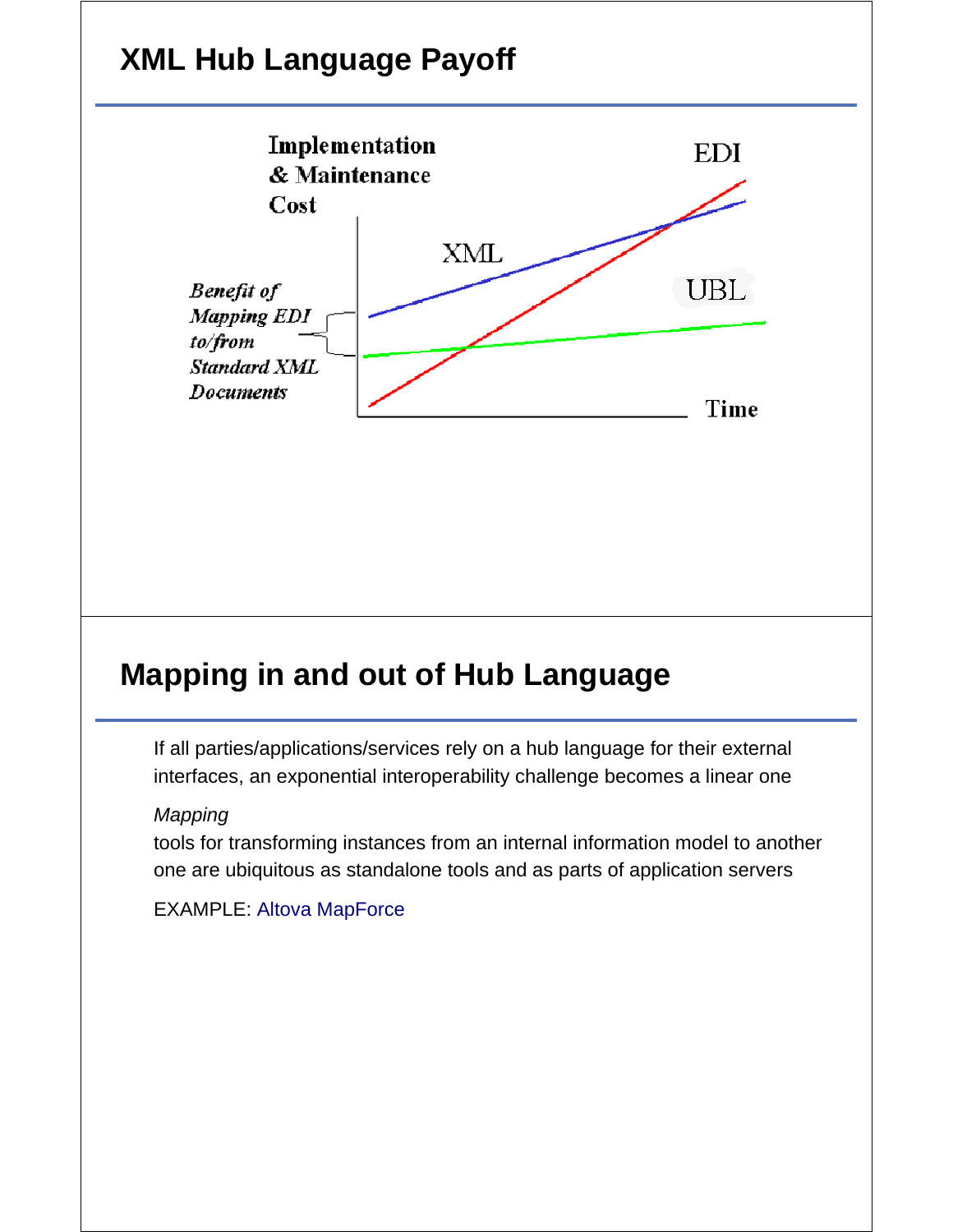# *"Adoption of UBL in Denmark"*

What is the overall goal that motivates this project?

What are the key technical pre-requisites for this project?

How much does it cost to process an invoice?

What will happen next with this project?

Would this kind of project be possible in the US?

## **Manual Invoice Process**

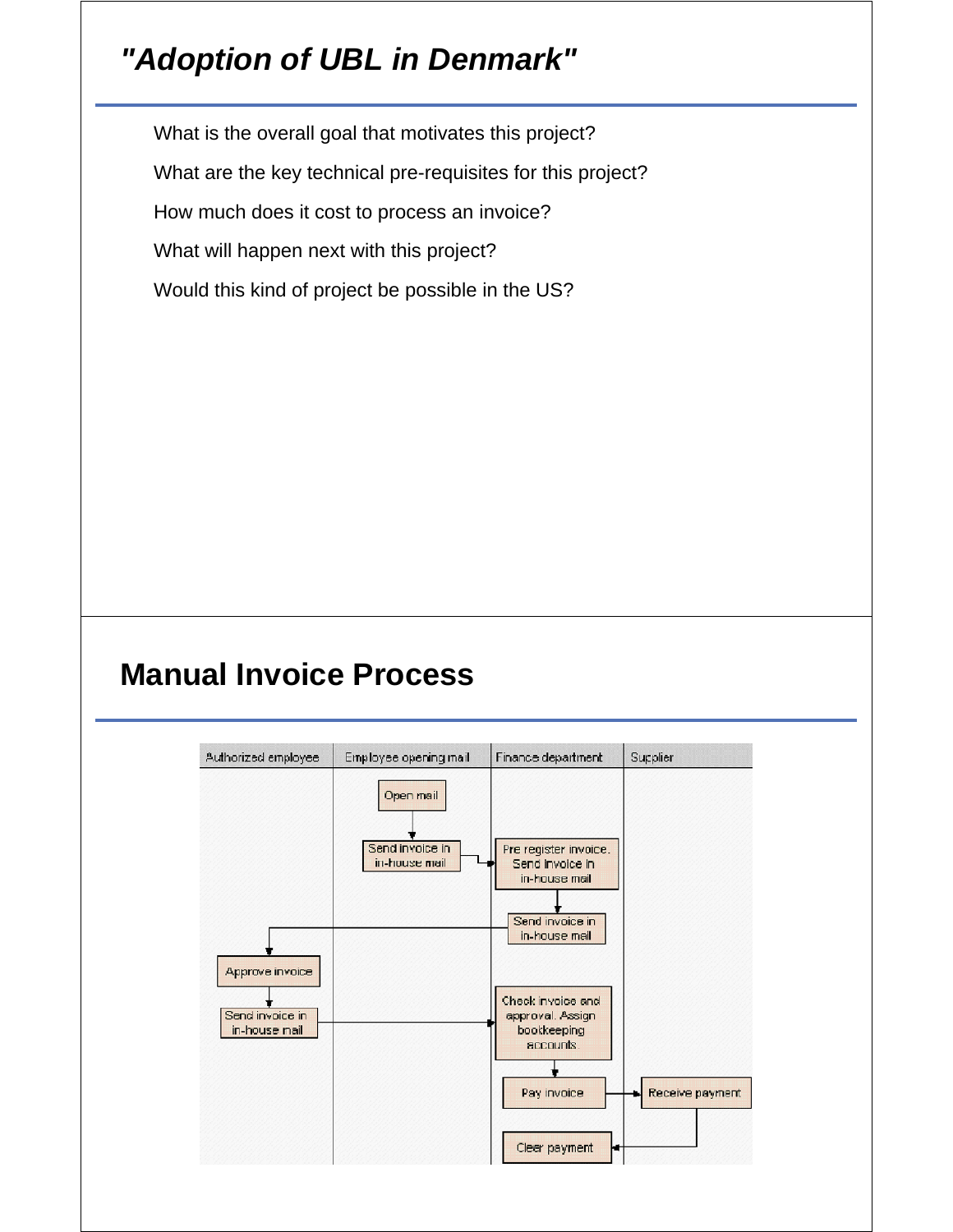# **Optimal Req-to-Pay Process**



## **3 Ways to Send an Electronic Invoice**

Send directly (e.g., from ERP system) to the government (using EDI value-added network as transport)

Enter invoice information into Web form

Send paper invoice to scanning agency that will create the UBL invoice and forward it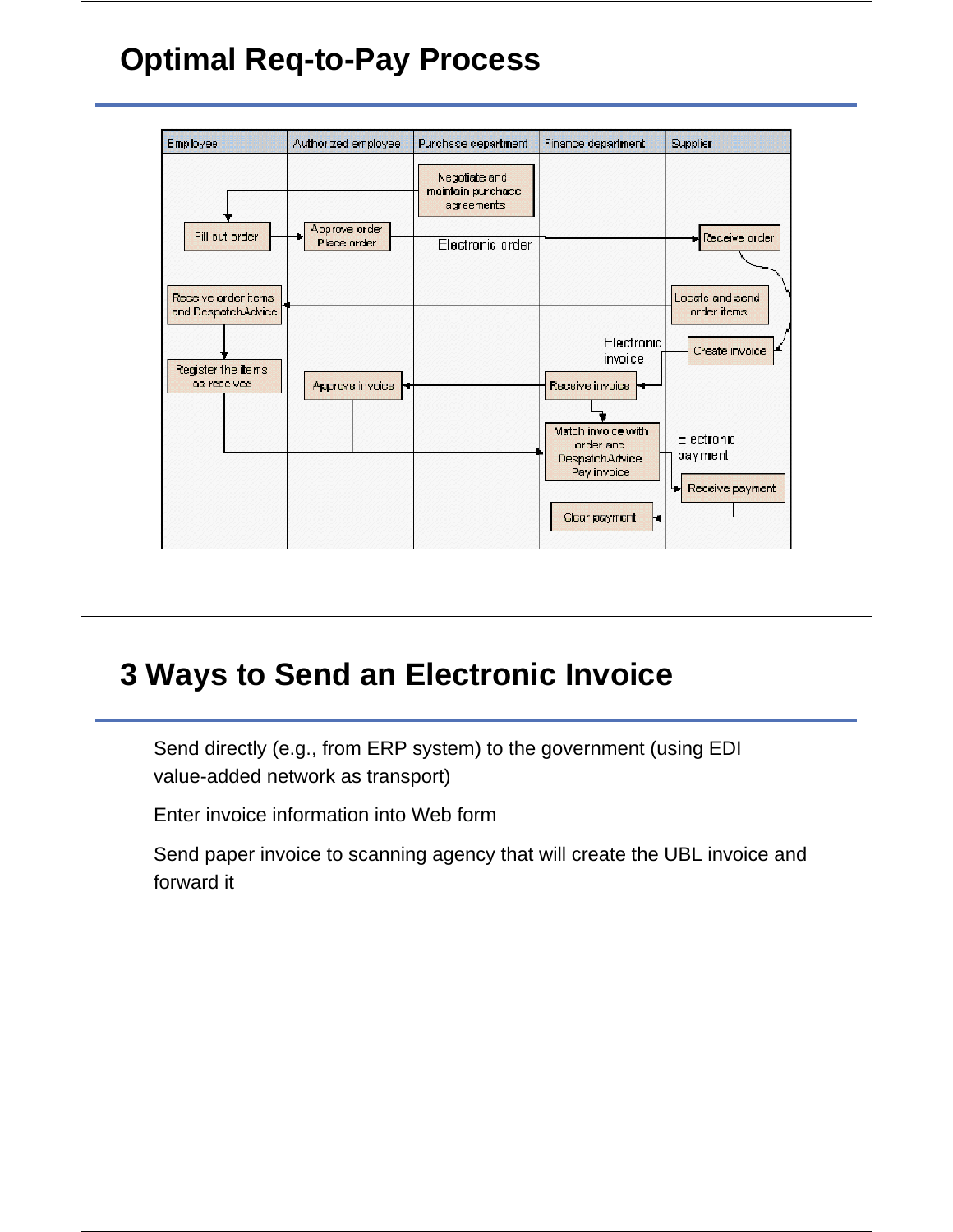#### *"Interoperability Costs in the US Auto Supply Chain"*

Excellent case study about how a concurrent engineering business model escalates the information exchanges and interoperability problems in the "ecosystem"

Analyzes various alternatives for data transfer, and finds that the choices made are not the optimal ones

Concepts and lessons apply to other industries with "data exchange-intensive" supply chains

# **Alternatives for Data Transfer Between Two Systems**

#### Manual re-entry

Everyone has to learn to "speak" all the languages

- Native formal transfer
- Point-to-point translation

Everyone has to learn just one new language but it has to be the same one

- Dominant players impose their language on their ecosystem
- Multiple vocabularies exist, but there is at least one "interchange" or "hub" language designed to facilitate translations between "native" vocabularies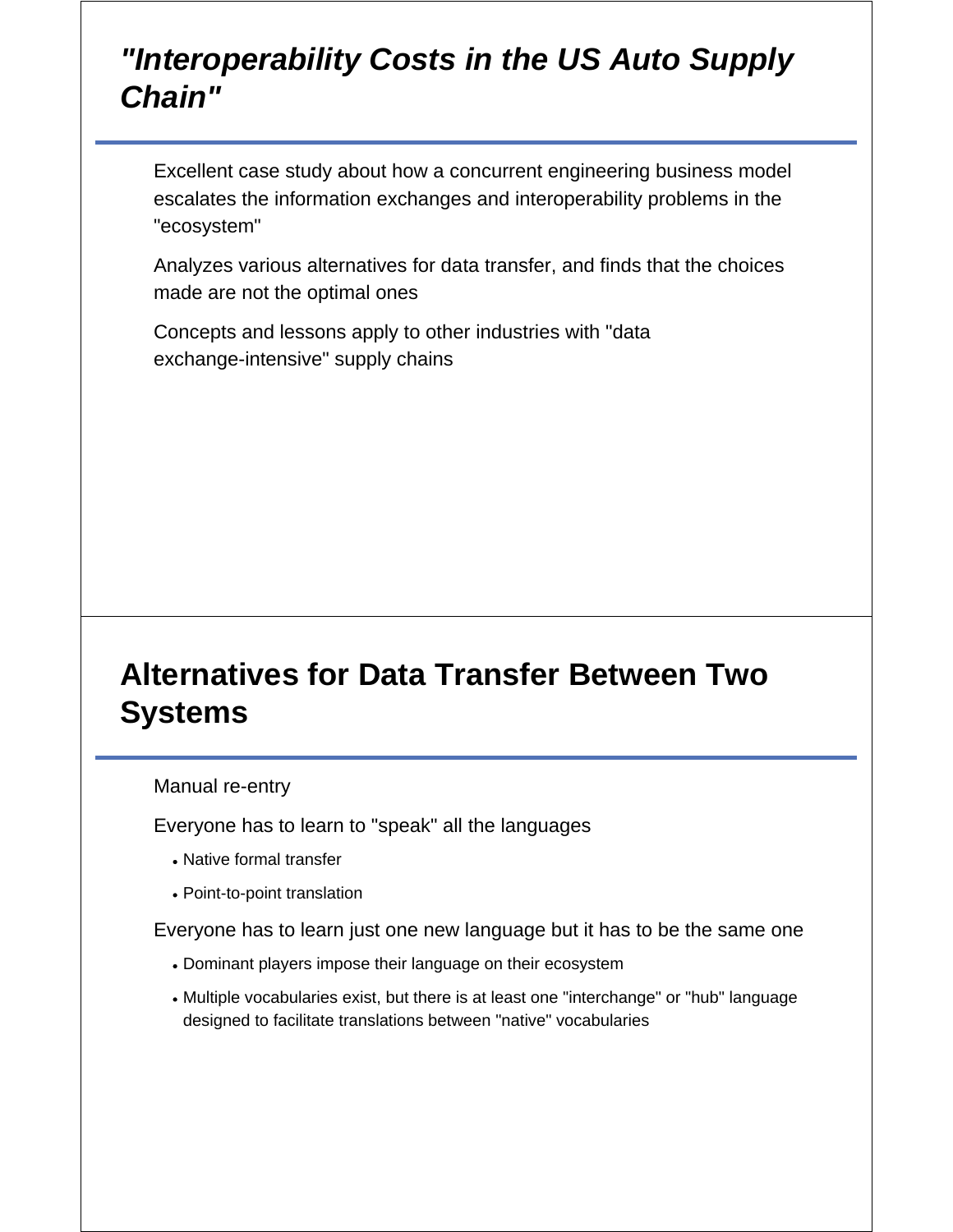# **CAD / CAM Systems Proliferation**



## **Juran's "Quality Costs" Framework**

Joseph Juran's "Quality Control Handbook" (1951) -- "cost of quality" framework determines how much to spend on quality at any point in the "quality system"

The costs of preventing and finding quality problems (avoidance) ...

- Prevention costs (design reviews, training, guidelines, knowledge...)
- Appraisal costs (tests, process control measurements, reports, evaluations,...)

... must be balanced against the costs associated with those quality problems (mitigation):

- . Internal failure costs (costs incurred before the product or service is delivered: scrap, rework, lost time, unused capacity, ...)
- External failure costs (cost incurred when quality problems reach customers: returns, recalls, complaints, field services, warranty repairs, liability lawsuits,...)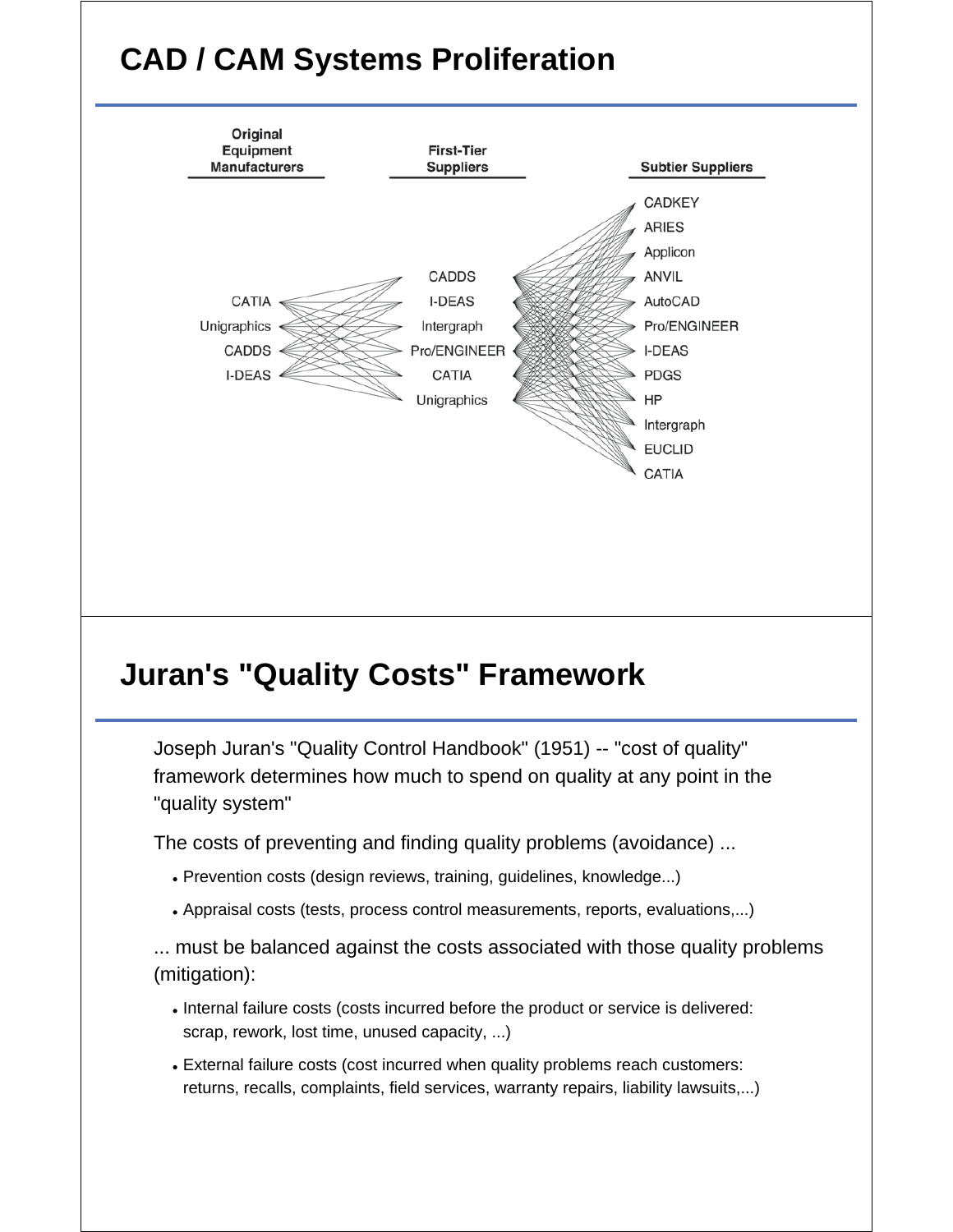

#### **Interoperability Avoidance Costs**

|           | Cost category Source of cost                 | <b>Components</b>                     |  |
|-----------|----------------------------------------------|---------------------------------------|--|
| Avoidance | Multiple CAD/CAM                             | <b>CAD/CAM</b> software               |  |
| costs     | systems                                      | licenses                              |  |
|           |                                              | System maintenance                    |  |
|           |                                              | System training                       |  |
|           | Multiple translators                         | <b>Translation software</b>           |  |
|           |                                              | licenses                              |  |
|           |                                              | Software training                     |  |
|           | Outsourcing data<br>translation              | Third-party suppliers                 |  |
|           | Investments in<br>interoperability solutions | In-house interoperability<br>research |  |
|           |                                              | Activities in industry<br>consortia   |  |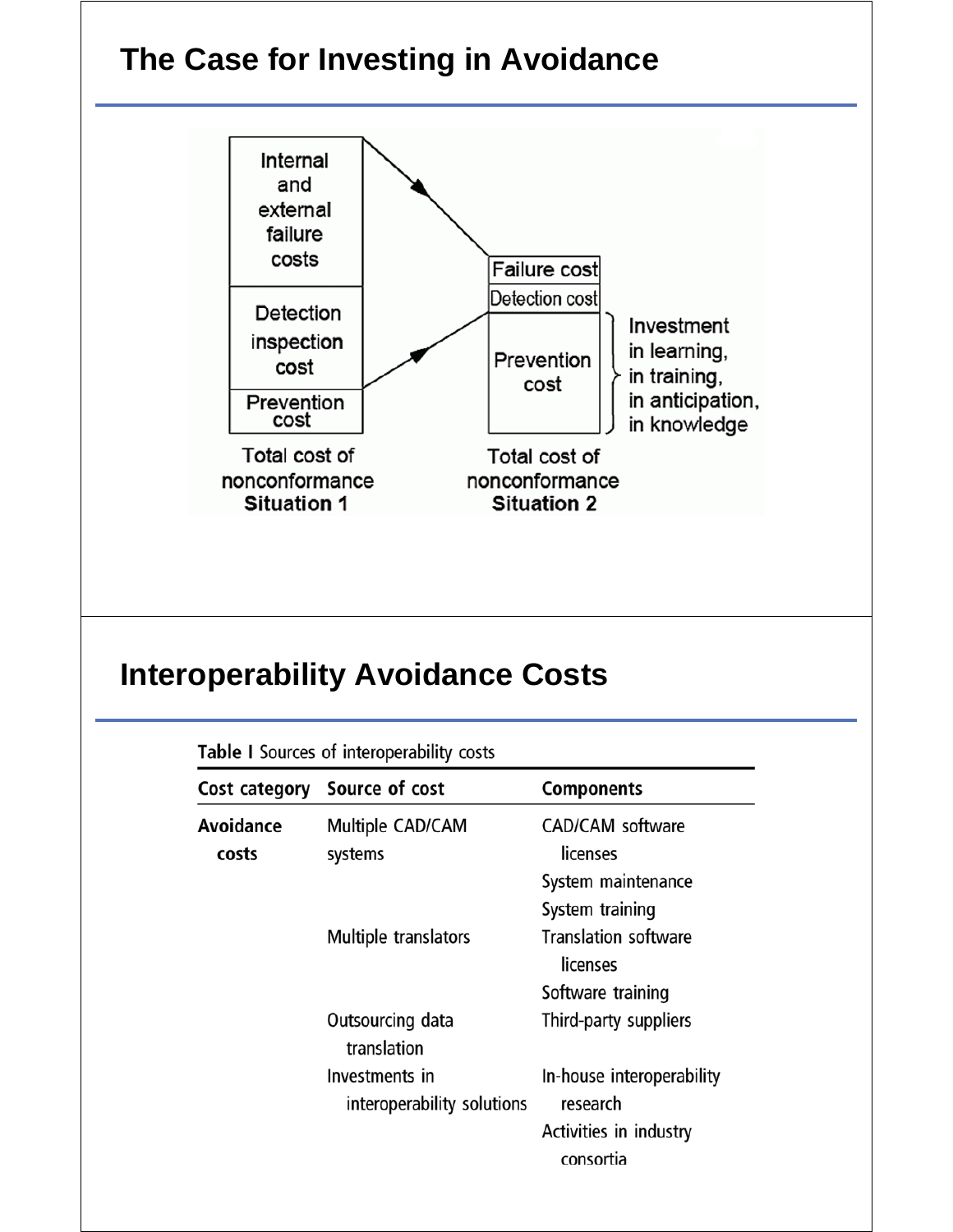## **Interoperability Mitigation and Delay Costs**

| Table I Sources of interoperability costs |                               |                                                                                   |  |  |  |
|-------------------------------------------|-------------------------------|-----------------------------------------------------------------------------------|--|--|--|
|                                           | Cost category Source of cost  | <b>Components</b>                                                                 |  |  |  |
| <b>Mitigating</b><br>costs                | Poor quality CAD/CAM<br>files | Scrapped models, designs,<br>prototypes, parts, dies, etc.<br>Manual data reentry |  |  |  |
| Delay costs                               | Delays                        | Car sales forfeited<br>Delayed profits<br>Delayed consumer benefits               |  |  |  |

## **Estimated Interoperability Costs**

| Source of cost                           | <b>OEMs</b> | <b>Suppliers</b> | Tooling | Total     | Percent of total |
|------------------------------------------|-------------|------------------|---------|-----------|------------------|
| <b>Avoidance costs</b>                   | 2.302       | 35,656           | 14,841  | 52.799    | 5                |
| <b>Mitigating costs</b>                  | 247,773     | 204.094          | 455,778 | 907,645   | 86               |
| Subtotal                                 | 250,075     | 238,750          | 470,619 | 960,444   | 91               |
| Percent segment revenue <sup>a</sup> (%) | 0.075       | 0.083            | 11.914  | 0.513     |                  |
| Delay costs                              |             |                  |         | 90,000    | 9                |
| <b>Total costs</b>                       |             |                  |         | 1,050,444 | 100              |

<sup>a</sup> See Brunnermeier and Martin (1999) for details of revenue estimates for the OEM (pp. 2-15), supplier (pp.2-18) and tooling segments (pp.2-20)<br>
<sup>b</sup> We could not determine the distribution of costs for this category